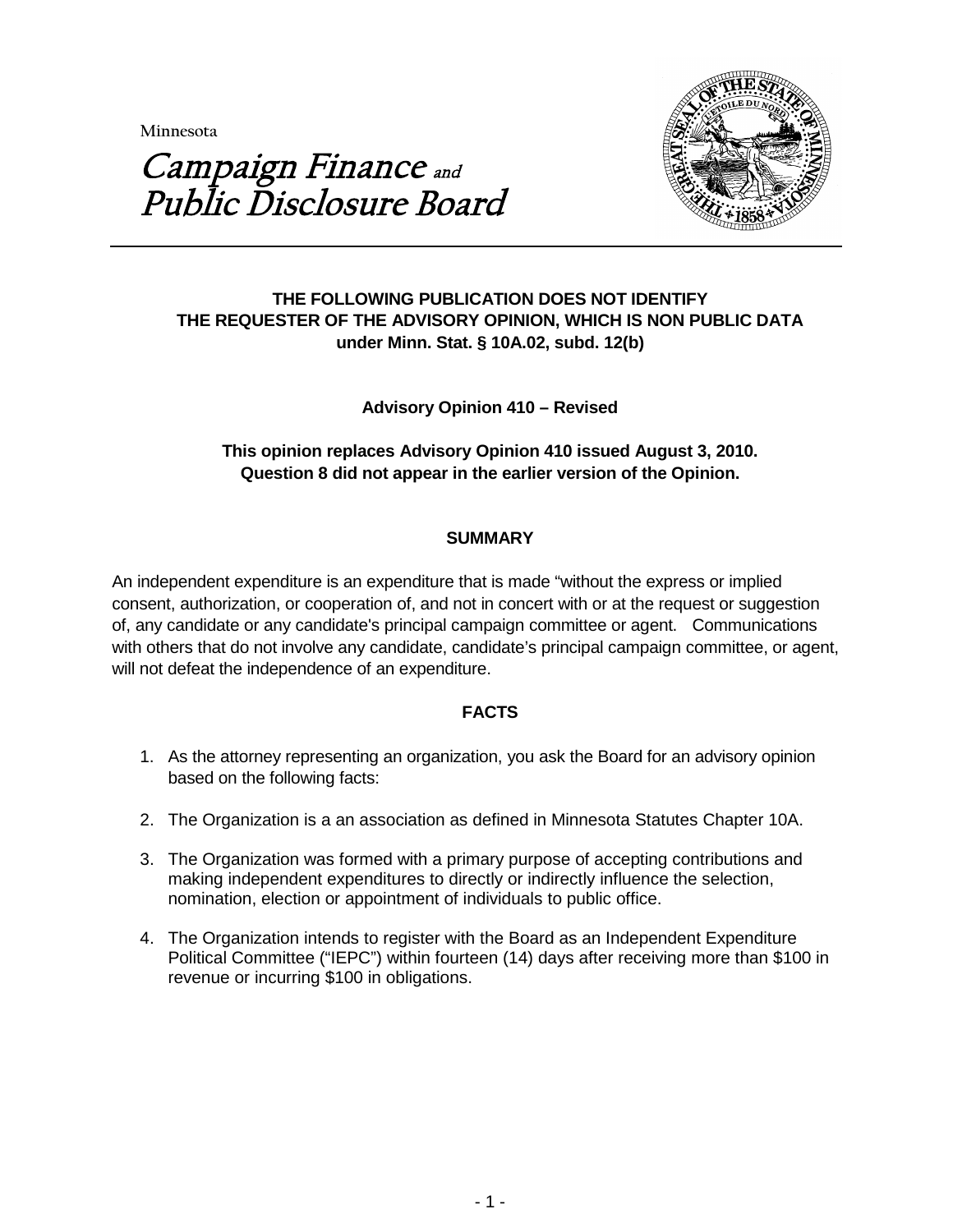The Organization requests the Board's opinion with respect to certain activities involving independent expenditures and agency relationships that could be created between an IEPC and other associations or candidates. Specifically, the Organization asks whether the "independence" of an independent expenditure by an IEPC is impermissibly compromised in any of the scenarios described below.

#### **INTRODUCTION**

The series of scenarios posed by the Organization are designed to clarify the limits of conduct that may be engaged in without jeopardizing the independence of an independent expenditure.

The concept of "independent expenditure" is defined in Minnesota Statutes Section 10A.01, subd. 18. First, the transaction must, in fact be an expenditure, which is a use of money or goods or services. For the purposes of this Advisory Opinion, the transactions described are defined by the facts as "expenditures". The expenditure must also expressly advocate the election or defeat of a clearly identified candidate. For the purposes of this Advisory Opinion, all transactions described in the scenarios will be assumed to meet the express advocacy requirement.

The final characteristic of an independent expenditure is that it must be made "without the express or implied consent, authorization, or cooperation of, and not in concert with or at the request or suggestion of, any candidate or any candidate's principal campaign committee or agent." It is the scope of this requirement that this Advisory Opinion addresses.

### **QUESTIONS**

- 1. The IEPC accepts a contribution from a corporation ("Corporation X") and the IEPC then makes an independent expenditure to support Candidate A and:
	- a. An employee of Corporation X serves on the IEPC Advisory Committee and also serves as a member of the candidates fundraising committee or as a paid or volunteer campaign worker for Candidate A.

**Opinion:** The Board assumes that the IEPC "Advisory Committee" provides input to the IEPC with respect to its independent expenditure spending decisions. While "campaign worker" and "committee member" are not terms that are defined in Minnesota Statutes Chapter 10A, the Board further assumes that most committees considers their campaign workers to be members of the campaign committee. The question, rephrased, is whether a campaign worker/committee member may participate in an independent expenditure political committee's decision making process in which the IEPC may decide to make an independent expenditure supporting the candidate. The Board concludes that under the facts described there is a strong presumption that the resulting expenditure would not be an independent expenditure.

It is not clear from the facts that the campaign worker represents the principal campaign committee or is an agent of the principal campaign committee. However, the fact that the committee would enter into an arrangement that resulted in an individual working for the committee and at the same time advising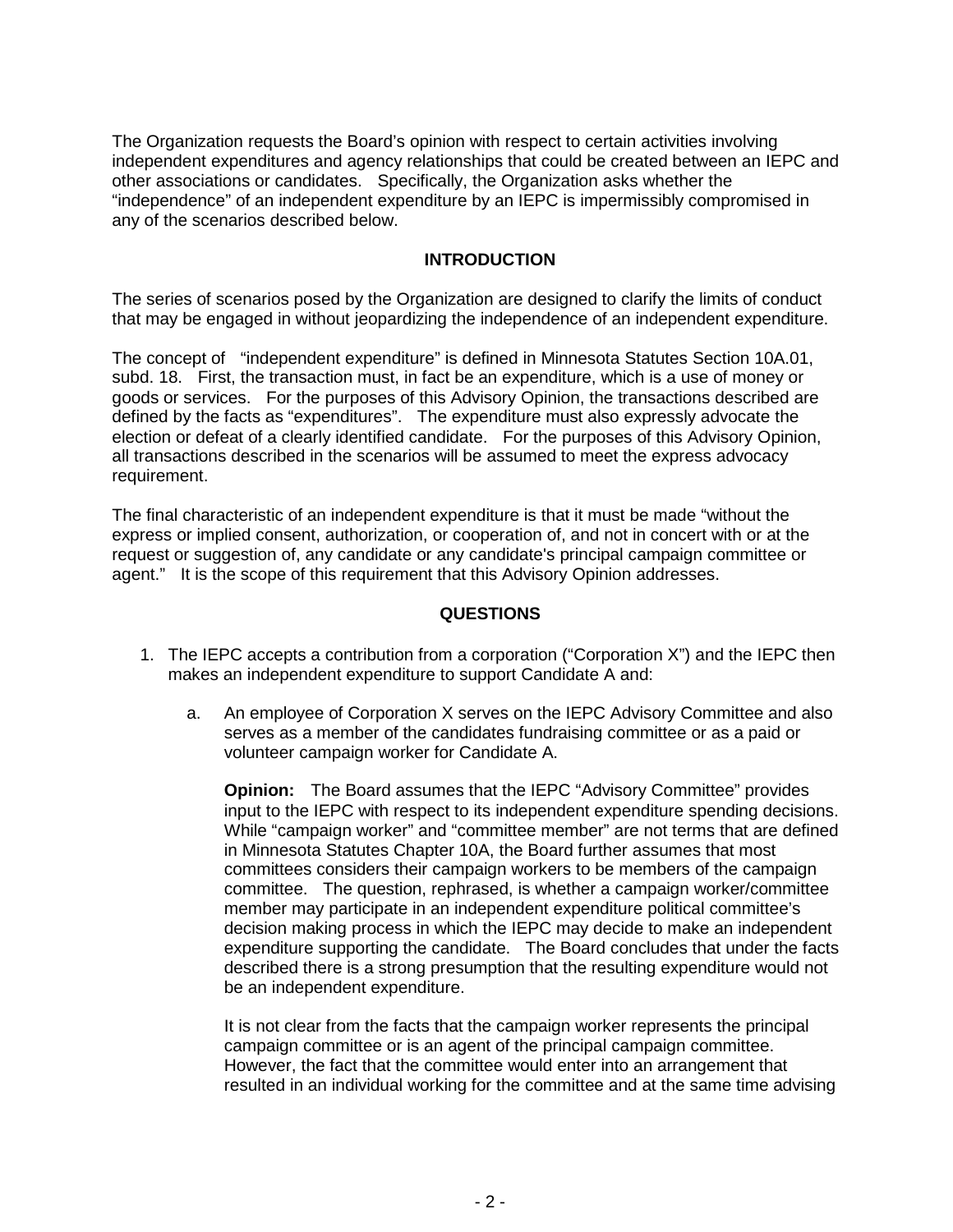an IEPC on its independent expenditure decisions that might affect the candidate suggests express or implied agency. Only an after-the-fact analysis of the evidence surrounding the arrangements would permit a definitive conclusion on whether the independence of the subject expenditure was destroyed. For this reason the Board strongly recommends against entering into situations such as the one described in this scenario.

b. An employee of Corporation X does not serve on the IEPC Advisory Committee but serves as a member of the candidates fundraising committee or as a paid or volunteer campaign worker for Candidate A.

**Opinion:** In responding to this question, the Board assumes that not only does the employee not serve on the IEPC Advisory Committee, but that the employee has no involvement whatsoever with the IEPC and does not engage in activities intended to influence the decisions of the IEPC. Since the employee has no role or influence in the operation or decision-making process of the IEPC, the necessary link between the candidate and the IEPC that could destroy the independence of an expenditure does not exist.

c. An employee of Corporation X serves on the IEPC Advisory Committee and hosts a fundraiser for Candidate A.

**Opinion:** The facts presented in this scenario do not suggest knowledge by the candidate of any intended independent expenditure by the IEPC. Thus, there is no opportunity for the actions described in the independent expenditure definition that would defeat the independence of the expenditure.

d. An employee of Corporation X does not serve on the IEPC Advisory Committee but hosts a fundraiser for Candidate  $\overline{A}$  at her personal residence.

**Opinion:** The result is the same as described in Question 1.c.

e. An employee of Corporation X serves on the IEPC Advisory Committee and also holds a leadership position in the political party that supports Candidate X.

**Opinion:** The Board recognizes the separate identities of political parties and their candidates. While the Board understands that parties and their candidates have similar interests, the Board will not presume that a party acts for or on behalf of a candidate. Absent facts showing that the party, through its official, acted on behalf of the candidate or represented the candidate, the scenario does not describe the necessary link between the candidate and the IEPC that could destroy the independence of the expenditure.

f. An employee of Corporation X does not serve on the IEPC Advisory Committee but holds a leadership position in the political party that supports Candidate X.

**Opinion:** The result is the same as described in Question 1.e.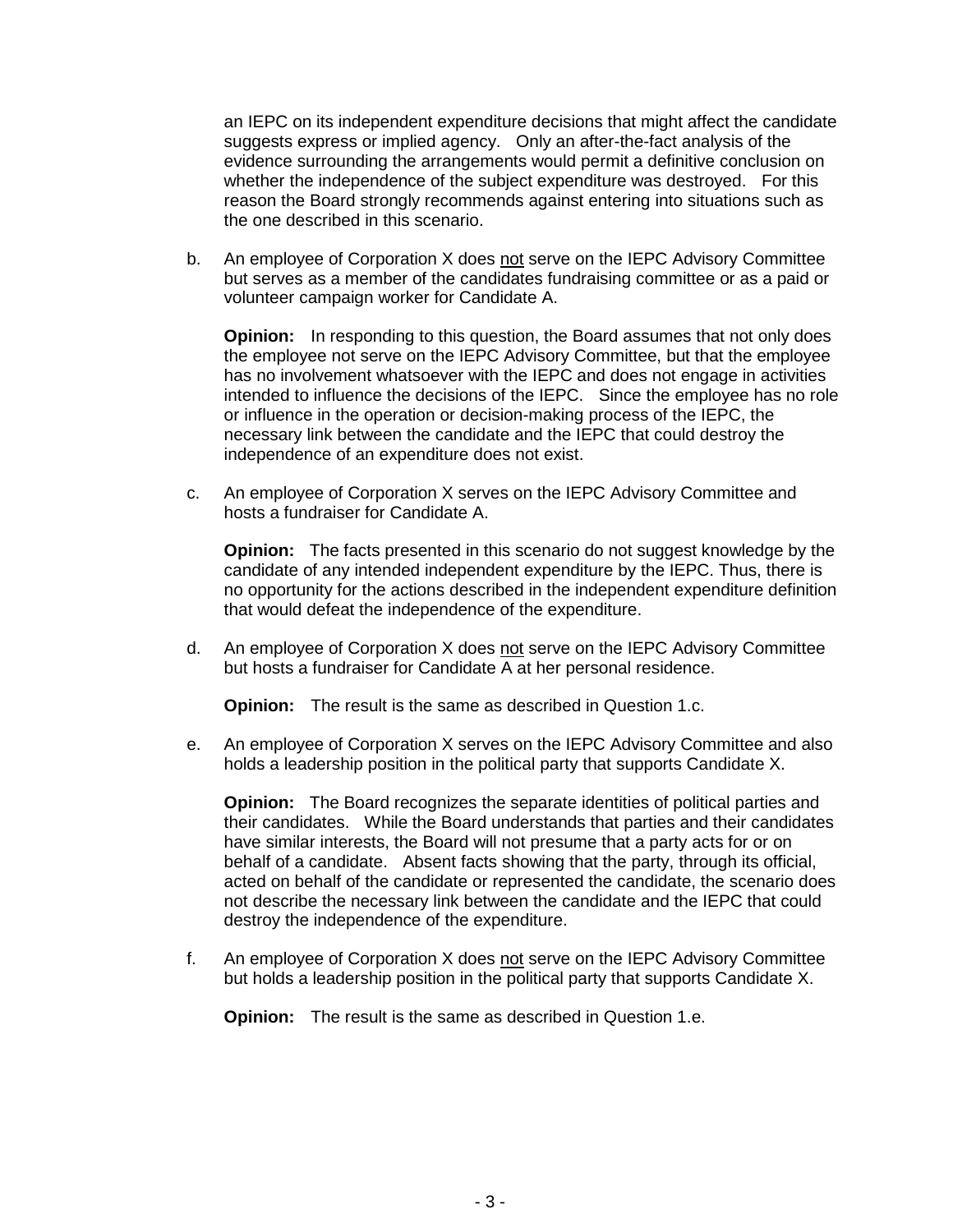- 2. The IEPC accepts a contribution from a corporation ("Corporation Y") and makes an independent expenditure to support Candidate B and:
	- a. An employee of Corporation Y serves on an IEPC Committee. At a social event, the employee tells Candidate B that the IEPC intends to take out an ad to support Candidate B prior to the election.

**Opinion:** The described conversation takes place prior to the independent expenditure being made. Although the IEPC representative is not asking for the candidate's consent or authorization, the danger is that the candidate will nevertheless consent to the expenditure or implicitly approve of it. If the conversation goes beyond the employee's statement, the independence of the expenditure could inadvertently be destroyed. Minnesota's statute is very broad and its intent is clear that independent expenditure spenders and candidates should not engage in conversations about proposed independent expenditures. The IEPC's staff should be strongly advised to avoid such conversations with candidates, their committee members, or others working on their campaigns.

b. An employee of Corporation Y holds no official office on the IEPC. At a social event, the employee tells Candidate B that the IEPC intends to take out an ad to support Candidate B prior to the election.

**Opinion:** In responding to this question, the Board assumes that not only does the employee not hold an office on the IEPC, but that the employee has no involvement whatsoever with the operation or decision-making process of the IEPC and does not engage in activities intended to influence the decisions of the IEPC. Since the employee has no role or influence in the operation or decisionmaking process of the IEPC, the necessary link between the candidate and the IEPC that could destroy the independence of an expenditure does not exist. If the facts show that the employee somehow represents the IEPC, the result would be the same as in Question 2.a.

3. The Treasurer of the IEPC is also the treasurer of an unrelated state political committee or fund. The state political committee or fund contributes to Candidate C and the IEPC expends funds to independently support Candidate C.

**Opinion:** This scenario presents no link to the candidate that would destroy the independence of the IEPC's expenditure.

4. The supporting organization for the IEPC has staff members that work on the IEPC and also make contributions for the supporting organization's separate state political committee or fund.

**Opinion:** This scenario presents no link to the candidate that would destroy the independence of the IEPC's expenditure.

5. A member of the IEPC Advisory Committee or employee also holds a position which allows him or her to direct political committee or fund contributions of an unrelated entity.

**Opinion:** There is no prohibition on the same people being involved in the operation of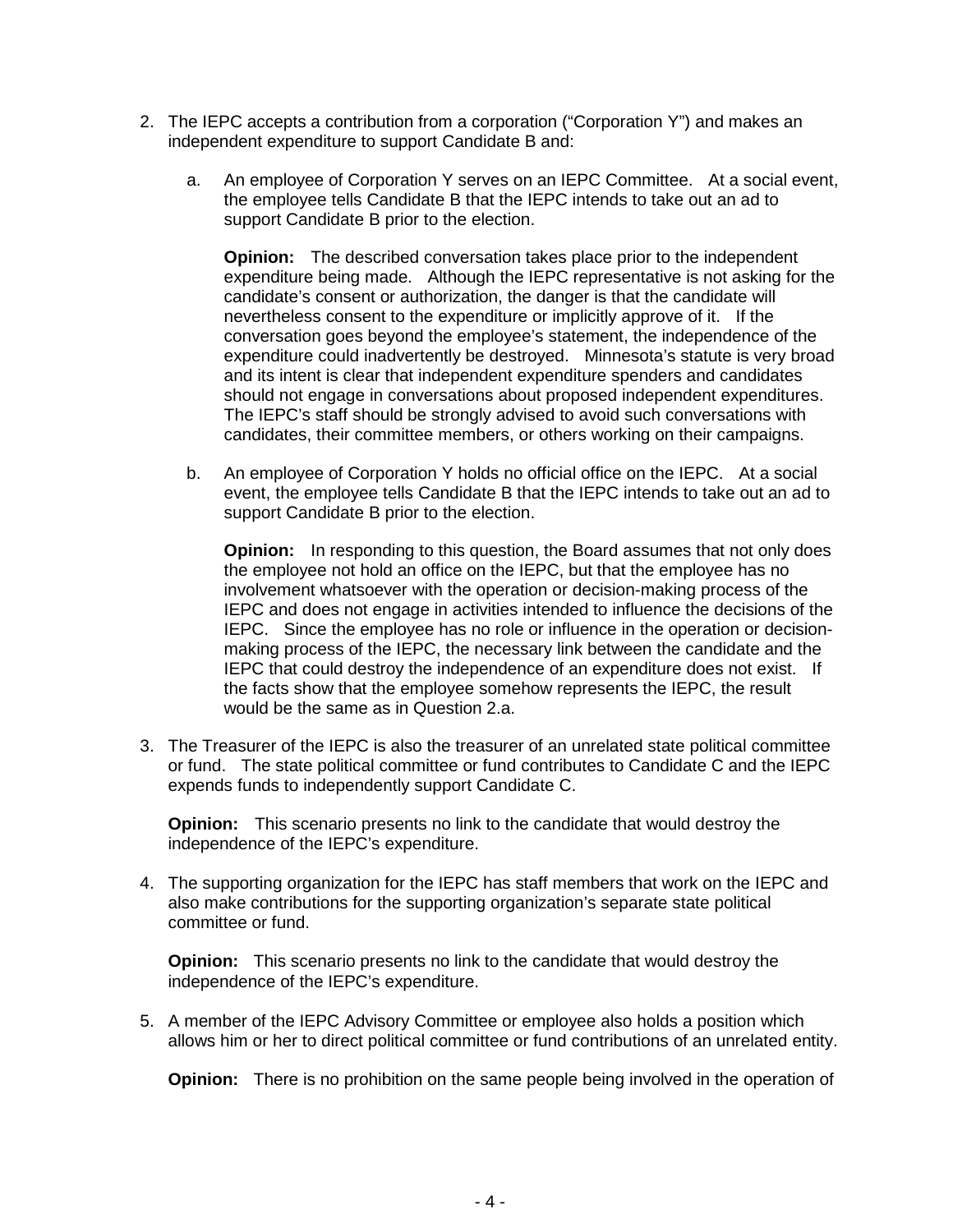multiple political committees or funds. This scenario presents no link to the candidate that would destroy the independence of the IEPC's expenditure.

6. An employee of Corporation Z volunteers to make fundraising calls and solicitations for the IEPC. Corporation Z makes a contribution to the IEPC. The employee holds no formal position with the IEPC. The IEPC makes an independent expenditure to support Candidate D. May the employee hold a fundraising event for Candidate D?

**Opinion:** The scenario presented does not disclose any facts to suggest that the subject of the IEPC's independent expenditure to support the candidate was discussed with the candidate or any agent. Therefore, the scenario does not present any opportunity for actions that would defeat the independence of the expenditure.

7. The chair of a political party or legislative caucus asks the IEPC to support "the party's or caucuses candidates" on the ballot this fall. The IEPC subsequently makes an independent expenditure to support one of the party's candidates.

**Opinion:** The Board assumes that political parties often ask both individuals and registered political committees or funds to support their candidates. The Board recognizes the separate identities of political parties and their candidates. While the Board understands that parties and their candidates have similar interests, the Board will not presume that a party acts for or on behalf of a candidate. Absent facts showing that the party, through its official, acted on behalf of the candidate or represented the candidate, the scenario does not describe the necessary link between the candidate and the IEPC that could destroy the independence of the expenditure.

8. The IEPC meets with representatives from a political party or legislative caucus and asks party leadership which specific candidates need support in the upcoming election. The IEPC subsequently makes independent expenditures based on the information received from caucus or party representatives.

**Opinion.** The Board does not presume that there is always coordination between a party unit and its candidates. However, the Board is aware that such coordination occurs in many circumstances. When coordination does occur, it is possible that the party unit may become an agent of the candidate with respect to transactions with third parties such as the subject IEPC.

Whether there is actual coordination is always a fact question that is not readily susceptible to presentation in a hypothetical situation. For example, if a candidate approaches a caucus and asks for help in the election, the conversation could constitute express or implied consent or a request that the party unit make expenditures on the candidate's behalf. As a result, any subsequent party unit expenditures could be approved expenditures rather than independent expenditures. If that same party unit, acting as a result of the candidate's request, solicits expenditures by a third party, the party unit may be acting as the agent of the candidate and, again, the resulting expenditures may not be independent expenditures.

The specific conversations and interactions that take place in real-world situations cannot be completely predicted in a hypothetical question. Thus, it is not possible to provide an unqualified opinion based on hypothetical situations. As with all independent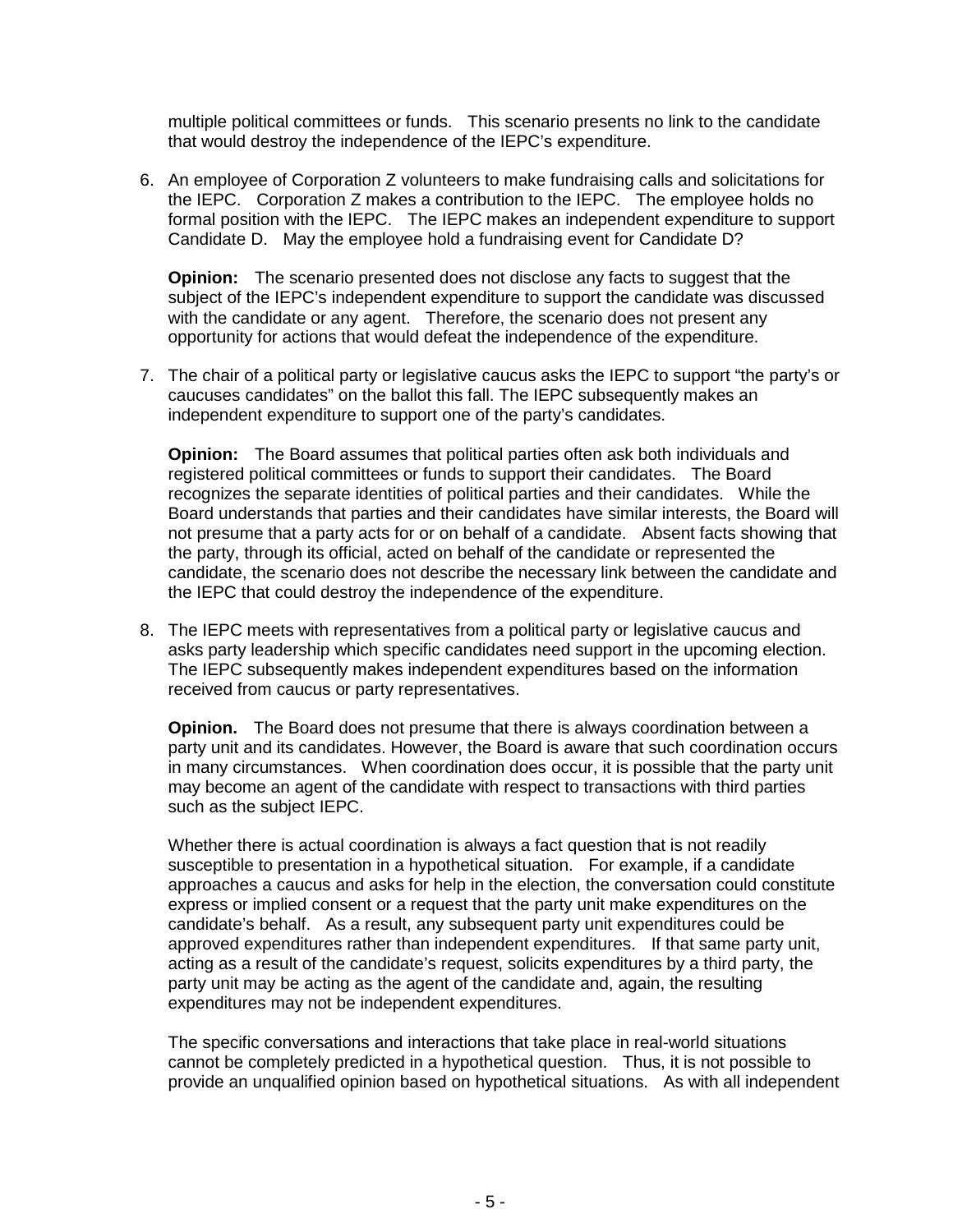expenditure questions, the Board points out that a high wall of separation between the party unit and its candidates is required if the party unit's expenditures, or expenditures made at the request of the party unit are to be independent expenditures.

- 9. The IEPC hires a polling firm to conduct a poll and:
	- a. the IEPC shares the cost of polling activities with another IEPC. Both IEPCs use the poll results in their respective advertising campaigns to oppose Candidate E.

**Opinion:** independent expenditure political committees or funds may donate to one another and, by extension, may pool resources and share costs. Depending on how the costs were allocated, an in-kind contribution from one IEPC to the other might result, which would have to be included in the next report filed with the Board.

b. the IEPC shares the cost of polling activities with a political party or legislative caucus. The results of the poll are used by the IEPC and the political party or legislative caucus to make independent expenditures.

**Opinion:** Legislative caucuses are party units, so the question as stated applies to all party units. While the scenario as presented would not destroy the independence of resulting independent expenditures, it presents a different potential problem.

Independent expenditure political committees or funds are not permitted to make contributions to party units. The Board believes that polling results are not diminished in value by being shared between two entities, the value of the results to each entity is the same as either would have had to pay for the results on its own. Therefore, sharing costs of a poll as described would result in a prohibited contribution from the IEPC to the party unit.

- 10. The IEPC hires a consultant who:
	- a. is also hired by another IEPC and provides both IEPC's with services to assist them in coordinating their message and / or media campaign in support of, or opposition to, a common candidate.

**Opinion:** Independent expenditure political committees or funds may coordinate their independent expenditures with one-another. The scenario does not present facts that would destroy the independence of resulting expenditures.

b. also provides consulting services to a political party which supports the same candidate.

**Opinion:** The result is the same as in Question 10.a.

c. also provides consulting services to the candidate which will benefit from the IEPC's independent expenditure.

**Opinion:** If a consultant providing services on messaging and timing of